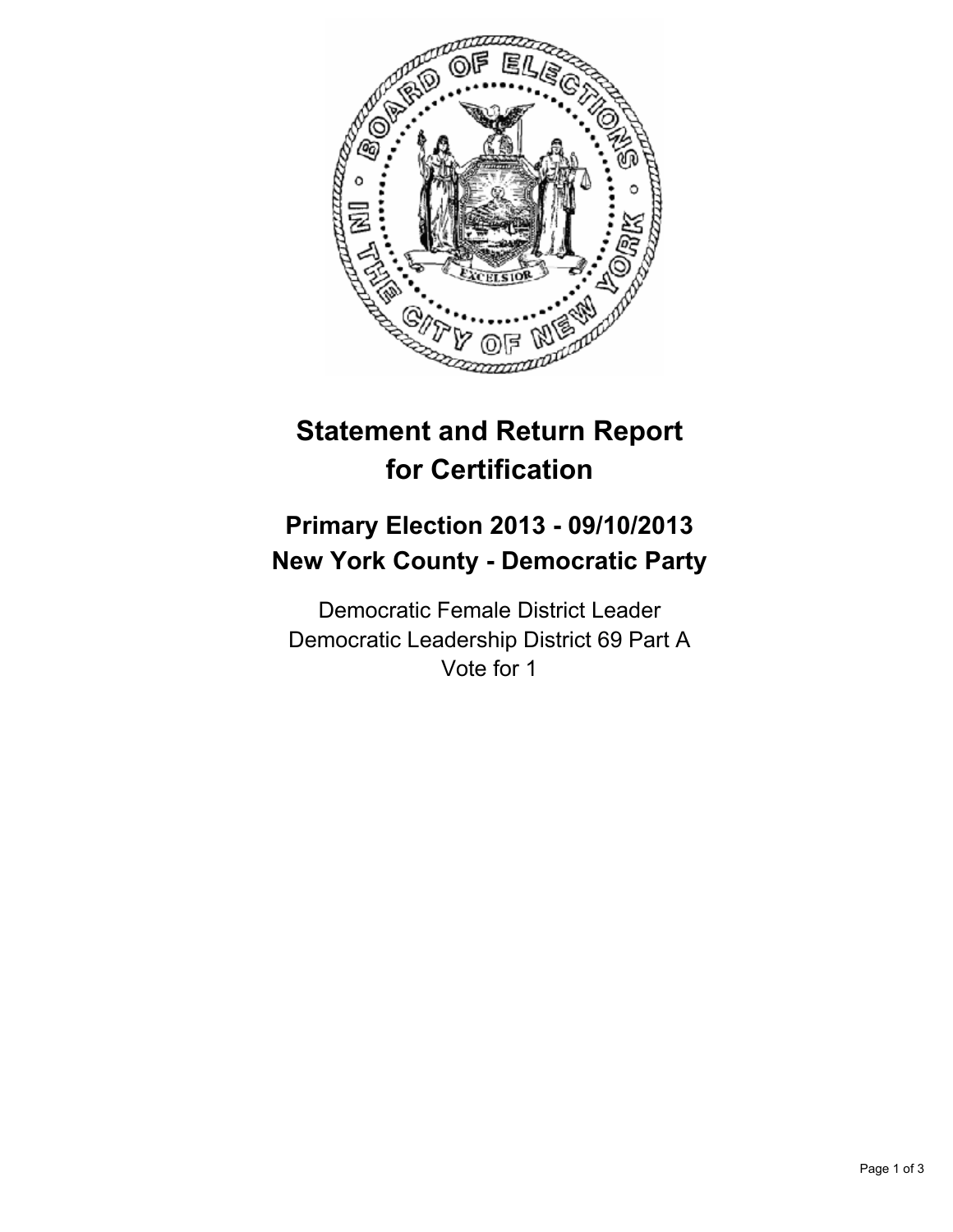

#### **Assembly District 69**

| <b>EMERGENCY</b>       | 43    |
|------------------------|-------|
| ABSENTEE/MILITARY      | 253   |
| <b>FEDERAL</b>         | 0     |
| SPECIAL PRESIDENTIAL   | 0     |
| <b>AFFIDAVIT</b>       | 131   |
| CYNTHIA L. DOTY        | 3,158 |
| <b>IRIS J. MEJIA</b>   | 647   |
| <b>CARMEN QUINONES</b> | 1,431 |
| <b>Total Votes</b>     | 5,236 |
|                        |       |